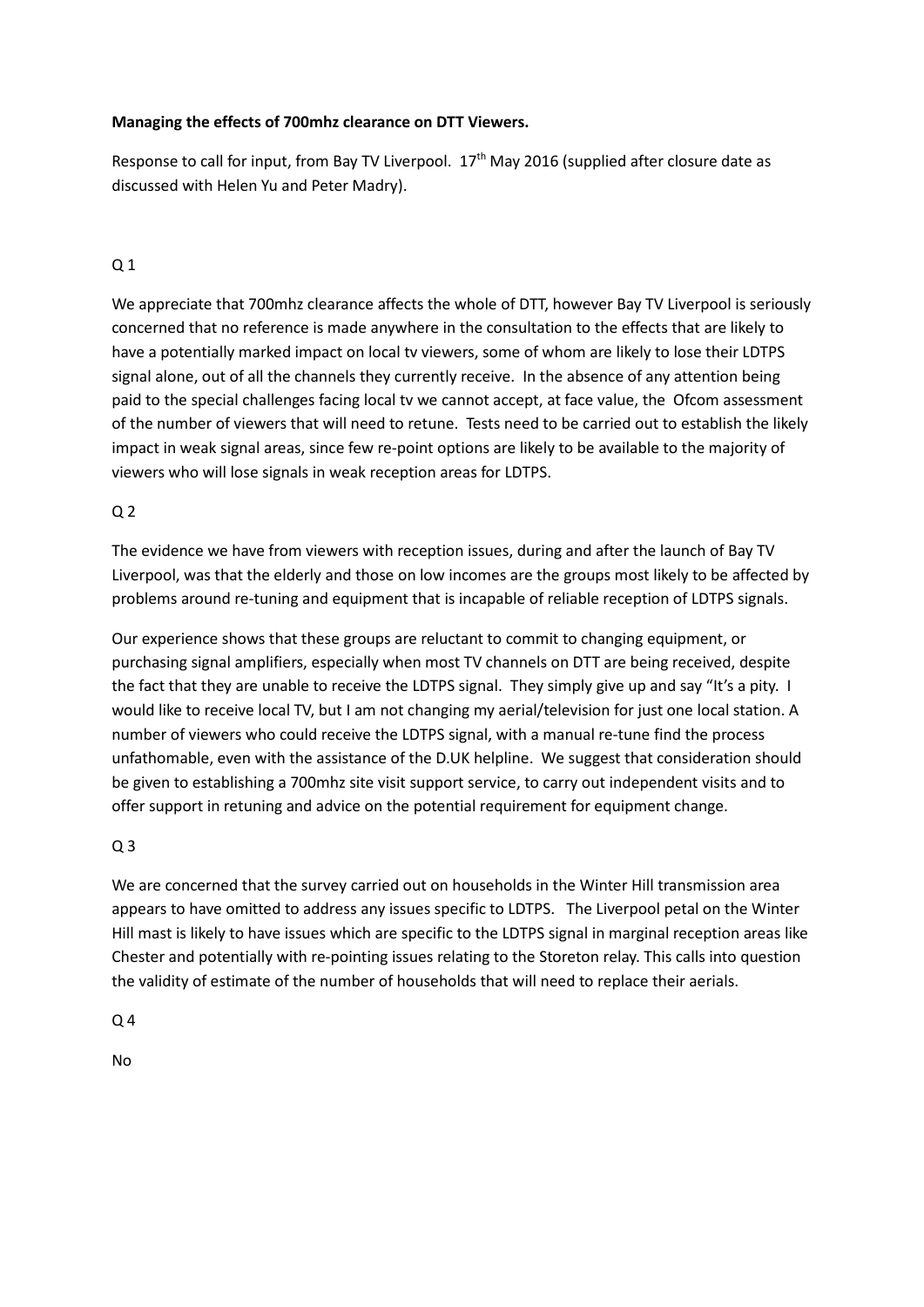Q 6

No

Q 7

No

Q 8

On the basis of demographic evidence from BARB data we consider that a significant number of LDTPS viewers may struggle to bear the cost of an aerial re-point or platform change.

Q 9

A help scheme should be funded by government. It should specifically include provisions to address issues faced by households in maintaining their access to LDTPS signals. This must include households that have received our signal, even though they may not have been predicted to receive it in the computer model of DPSA.

# Q 10

A viewer information campaign needs to be tailored to include information and advice for viewers of Local TV, which may need to be quite specific to the topography and distribution/incidence of Group C/D aerials. The information campaign website(s) need to include information and advice that addresses issues that are specific to LDTPS.

## Q 11

Costs of administering the help scheme are largely based around the experience gained from 800mhz clearance. However, 800mhz clearance, and digital switchover, both pre-dated LDTPS. Households which lose LDTPS signals are very unlikely to be able to resolve the loss of signal by repointing their aerials (most LDTPS on one mast alone). Therefore we suggest that there will be a higher incidence of the need to re-equip the households losing LDTPS in 700mhz clearance, and these costs need to be factored-in.

Q 12

No

Q 13

We believe that test transmissions will be of vital importance in identifying problems and addressing the maintenance of LDTPS reception, particularly since re-pointing is seldom likely to be available as a solution. We also believe that a trial of test transmissions, specifically designed to establish the effectiveness of checks on LDTPS signals, should be carried out.

Consideration should be given to establishing a triage team, or teams, trained to help viewers with problems in obtaining LDTPS signals because of 700mhz clearance. This LDTPS triage scheme would